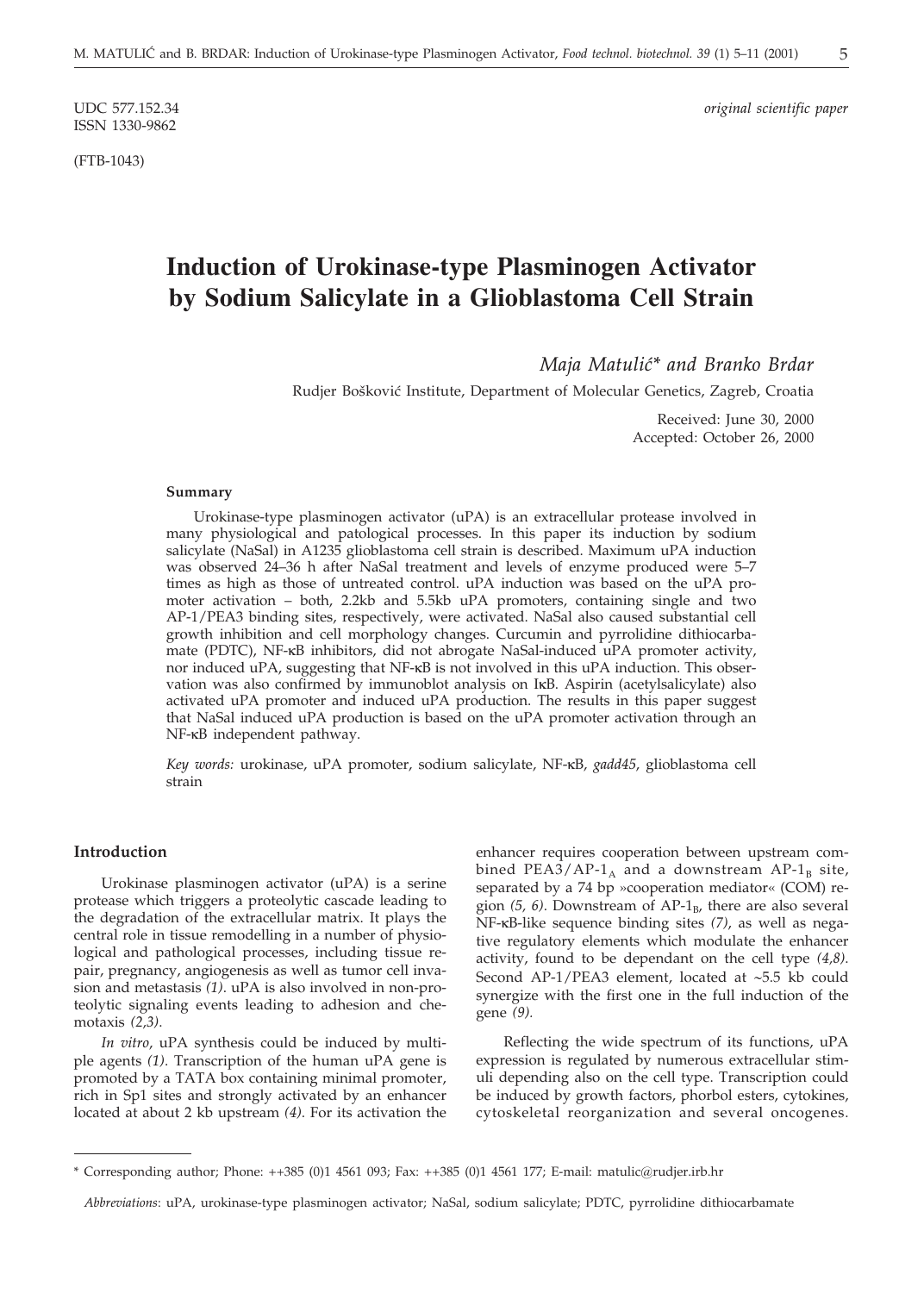There are several signaling pathways known to be involved in the uPA gene induction: ras-ERK1 signaling *(10),* protein kinase C and protein kinase A activation *(11),* cytoskeletal reorganization causing the activation of the proximal PEA3/AP-1 site of the promoter *(12).* In the NIH 3T3 cells, both ERK and JNK activity are necessary for the uPA+ phenotype *(13)*. Most of the induction pathways include transcriptional factors binding to the proximal PEA3/AP-1 enhancer: c-Jun homodimers and heterodimers *(12,14).* Distal AP-1/PEA3 site could bind c-Fos-c-Jun heterodimers and PEA3 site members of the Ets family of transcriptional factors *(10,15).*

In this work the induction of uPA production by sodium salicylate (NaSal) and aspirin (acetylsalicylate) in A1235 glioblastoma cell strain is described. The mechanism of action of NaSal and aspirin are only partially known. Aspirin inhibits the activity of cyclooxygenase (COX), a key enzyme in biosynthesis of proinflammatory prostaglandins *(16).* NaSal is produced in the cell from aspirin and, although a weak COX inhibitor, it also exerts antiinflammatory action *(17)*. It inhibits TNF-induced NF-kB *(18),* as well as UV- and tumour promoter-induced AP-1 *(19,20)*, activates p38 and JNK, depending on the cell type *(21,22),* and can cause apoptosis *(21).* With these considerations in mind, the possible pathways involved in NaSal and aspirin mediated uPA induction were examined.

# **Material and Methods**

*Plasmids and cells.* Plasmid uPA-CAT2212, containing human 2.2 kb uPA promoter fused to the CAT gene, was generously provided by Dr. F. Blasi (DIBIT, Milan, Italy). Plasmid 5.5kb-uPACAT, containing human 5.5 kb uPA promoter fused to the CAT gene, was obtained from Dr. Y. Nagamine (Fridrich Miescher Institute, Basel, Switzerland). Plasmid pSV2neo contained geneticin resistance gene. All the plasmids were purified by alkaline lysis method as described previously *(23).*

Human glioblastoma cell line A1235, obtained from S. A. Aaronson (NCI, NIH, Bethesda, MD), and its transfectants were cultivated in DMEM (Sigma Chemicals, St. Louis, MO), and supplemented with 10 % fetal bovine serum (Gibco Life Technologies, UK) and antibiotics at 37  $\degree$ C and 5 % CO<sub>2</sub>. Cell counts were performed by Coulter Counter.

*Antibody*. IkB-a (FL) polyclonal antibody (sc-847, Santa Cruz Biotechnology, CA) was a gift from Dr. M. Giacca (ICGEB, Trieste).

*Chemicals and enzymes*. Curcumin, sodium salicylate, aspirin, and pyrrolidine dithiocarbamate (PDTC) were purchased from Sigma, human urokinase from Calbiochem and human plasminogen from KabiVitrum (Stockholm, Sweden). D-threo-[dichloroacetyl-1-<sup>14</sup>C]chloramphenicol was purchased from Amersham (UK) and Acetylcoenzime A from Boehringer Mannheim (Germany).

# *Transfection and CAT assay*

A1235 cells were transfected by calcium phosphate coprecipitation as described previously *(23)*. Briefly, the exponentially growing cells  $(210^5 \text{ cells per } 25 \text{ cm}^2 \text{ tissue})$ culture flask) were cotransfected with  $10 \mu$ g of either 2.2

kb uPA-CAT2212 or 5.5kb uPACAT plasmid DNA and 2 µg of pSV2neo. After 4 h of incubation, cells were washed free of calcium phosphate precipitate and incubated in fresh medium for 48 h. Cells were then split and subsequently grown in selective medium containing  $500 \,\mu g/mL$  of geneticin; colonies were isolated after 2–3 weeks. Transformed cells were treated with different concentrations of sodium salicylate for 24 h, and incubated in drug-free medium for an additional 24 h. Cell extracts were then prepared and assayed for the chloramphenicol acetyltransferase (CAT) activity according to a standard procedure  $(23)$ . Namely,  $10 \mu$ g of cellular extract was incubated with  $267 \mu$ M acetyl-coenzyme A and 0.5 µCi D-threo-[dichloroacetyl-1-<sup>14</sup>C]chloramphenicol for 1 h at 37 °C, and after ethyl acetate extraction separated by thin layer chromatography. After exposure, bands on X ray film were analysed by Image Master VSD Software (Pharmacia Biotech, Uppsala, Sweden).

### *Plasminogen activator analysis*

Exponentially growing A1235 cells were treated with different concentrations of NaSal for different periods of time, up to 24 h. Six hours before the end of the experiment cells were incubated in serum-depleted medium. The conditioned media were then collected and cell lysates prepared as previously described *(24).* Samples were assayed for uPA activity using radial caseinolysis on 1 % agarose plates containing 2.5 % nonfat powdered milk, 0.1 % sodium azide and  $5 \mu g/mL$  of human plasminogen.  $5 \mu L$  of conditioned media was added to the wells made on the agarose plate, diameters of clear areas measured after incubation at 37 °C for 24 h and uPA activity estimated by interpolation from a calibrated curve of human urokinase *(25,26).*

# *PAGE and immunoblot analysis*

Total cell extracts were prepared using lysis buffer (50 mM Tris HCl pH=8.0, 150 mM NaCl, 0.02 % Na azide,  $100 \mu g/mL$  phenylmethylsulfonylfluoride (PMSF), 1 % Triton X-100) and protein concentration was determined according to Bradford *(21).* Protein samples were mixed with the loading buffer, boiled at 95 °C for 5 min, loaded on a 12 % SDS-PA gel and electrophoresed as described previously *(23).* Proteins were then transferred onto nitrocellulose membrane (Hybond C, Amersham) in transfer buffer (25 mM TrisHCl pH=8.3, 192 mM glycin, 20 % methanol), employing Hoefer (Amersham- -Pharmacia) transblot apparatus. Blots were blocked overnight in PBST (0.1 % Tween-20 in phosphate buffered saline) containing 5 % nonfat dried milk. Membranes were incubated with primary antibodies to  $I \kappa B$ - $\alpha$ for 1 h. Alkaline phosphatase goat anti-rabbit IgG (Oncogene Science, Cambridge, USA) was used as a secondary antibody and the bands were detected by 5-bromo-4-chloro-3-indolyl phosphate/nitroblue tetrazolium (BCIP/NBT) staining.

### *uPA detection by SDS-PAGE*

Conditioned supernatants from the treated cells were collected as described above and concentrated by centrifugation in Centricon-30 tubes (Amicon, MA, USA). Samples were run on 12 % polyacrylamide gel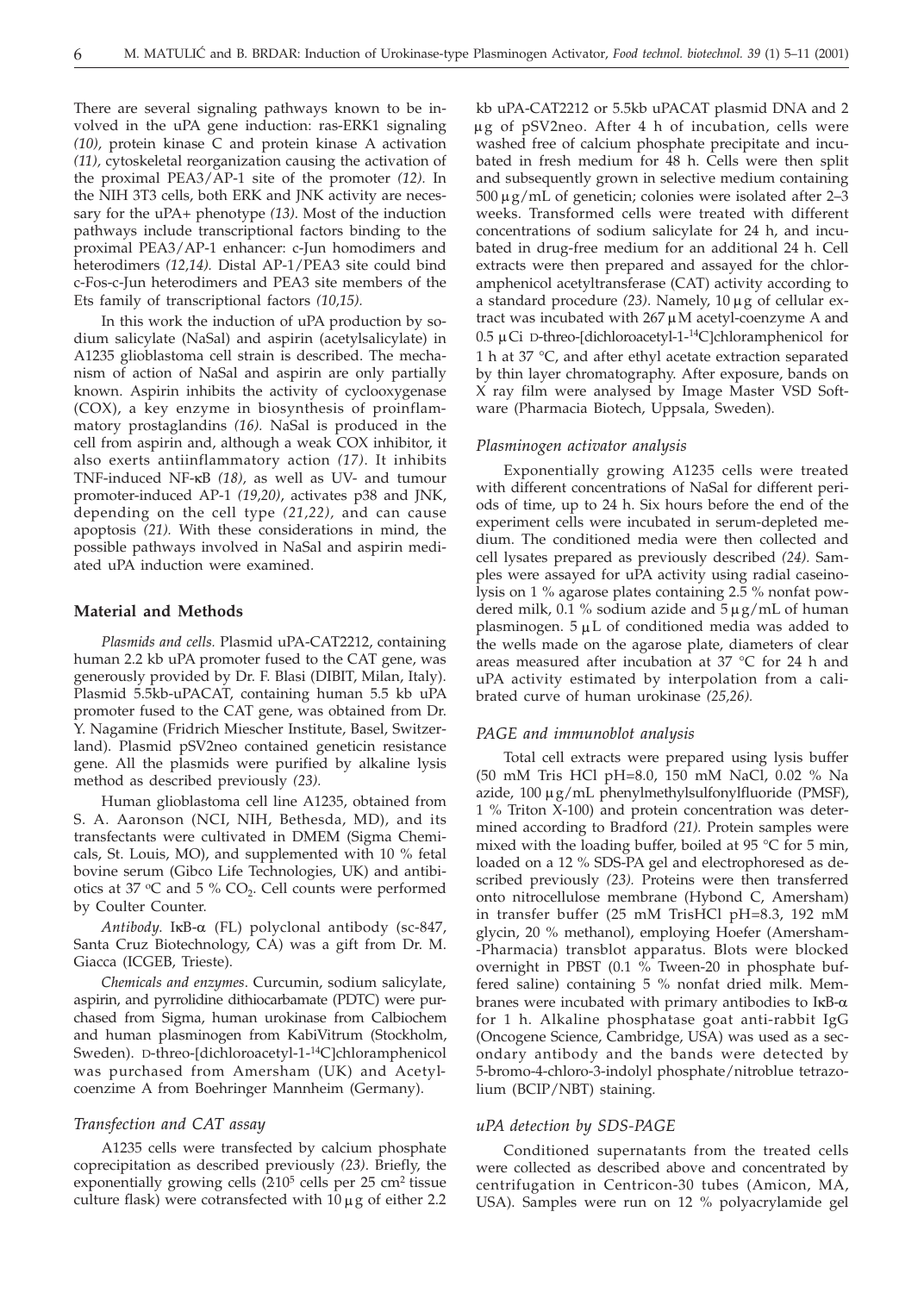under nondenaturing conditions. After electrophoresis, the gel was incubated in 2.5 % Triton X-100 for 2–3 h and rinsed in water for 1 h. Gel was then incubated on the casein underlayer (1 % agarose, 3–4 % casein, Na-azide,  $25 \mu g/mL$  human plasminogen) for 24 h on 37 °C, when lysis zones coresponding urokinase bands could be seen *(24).*

# **Results**

# *Sodium salycilate influences cell growth*

As shown on Fig. 1, A1235 cells treated for 24 h with 6.6 mM NaSal grew at nearly normal rate, 16.6 mM NaSal suppressed the cell growth, the duplication time being increased from 24 h up to 60 h, but without obvious cell dying. Cells treated for 24 h with higher (33.3 mM) NaSal concentrations, or for longer time period with 16.6 mM NaSal, did not resume the growth following the drug removal and went to apoptosis (data not shown).

Cells treated with 16.6 mM or higher concentrations of NaSal also appeared morphologically different (Fig. 2).

# *Sodium salicylate induces uPA production in A1235 cells*

The results of the experiments, in which the effect of NaSal on the production of extracellular uPA in A1235 cells was examined, are illustrated in Fig. 3 and Table 1. Cells were treated with 6.6, 16.6 or 26.6 mM NaSal for up to 24 h and uPA activity in the conditioned medium examined by caseinolysis. As shown in Fig 3, 6.6 mM NaSal induced 3 fold control level of uPA production measured 6 h after 24-hour exposure to the drug. A maximum of about 6-fold increase of uPA production was observed with 16.6 and 26.6 mM, and at these concentrations there was no significant dose-dependency. Induction was observed no matter whether or not cells were incubated in the presence of NaSal in the last 6 h (data not shown).

As 16.6 mM NaSal appeared the least toxic for the cells with maximal uPA induction, the kinetics of production was examined. As shown in Table 1, cells started to produce uPA after a 12 h exposure to the drug, but maximal production appeared between 24 and 36 h after the beginning of the experiment. After 48 h uPA production started to decrease.



**Fig. 1. Effect of NaSal on the growth of A1235 cells**; cells were treated with indicated concentrations of NaSal for 24 h and incubated in the drug-free medium until the end of experiment. Cell number was determined electronically at daily intervals



**Fig. 2. Effect of NaSal on the morphology of A1235 cells;** cells were treated with 16.6 mM NaSal for 24 h, fixed in methanol and photographed under phase-contrast Opton microscope (400x mag.). **A)** control cells; **B)** treated cells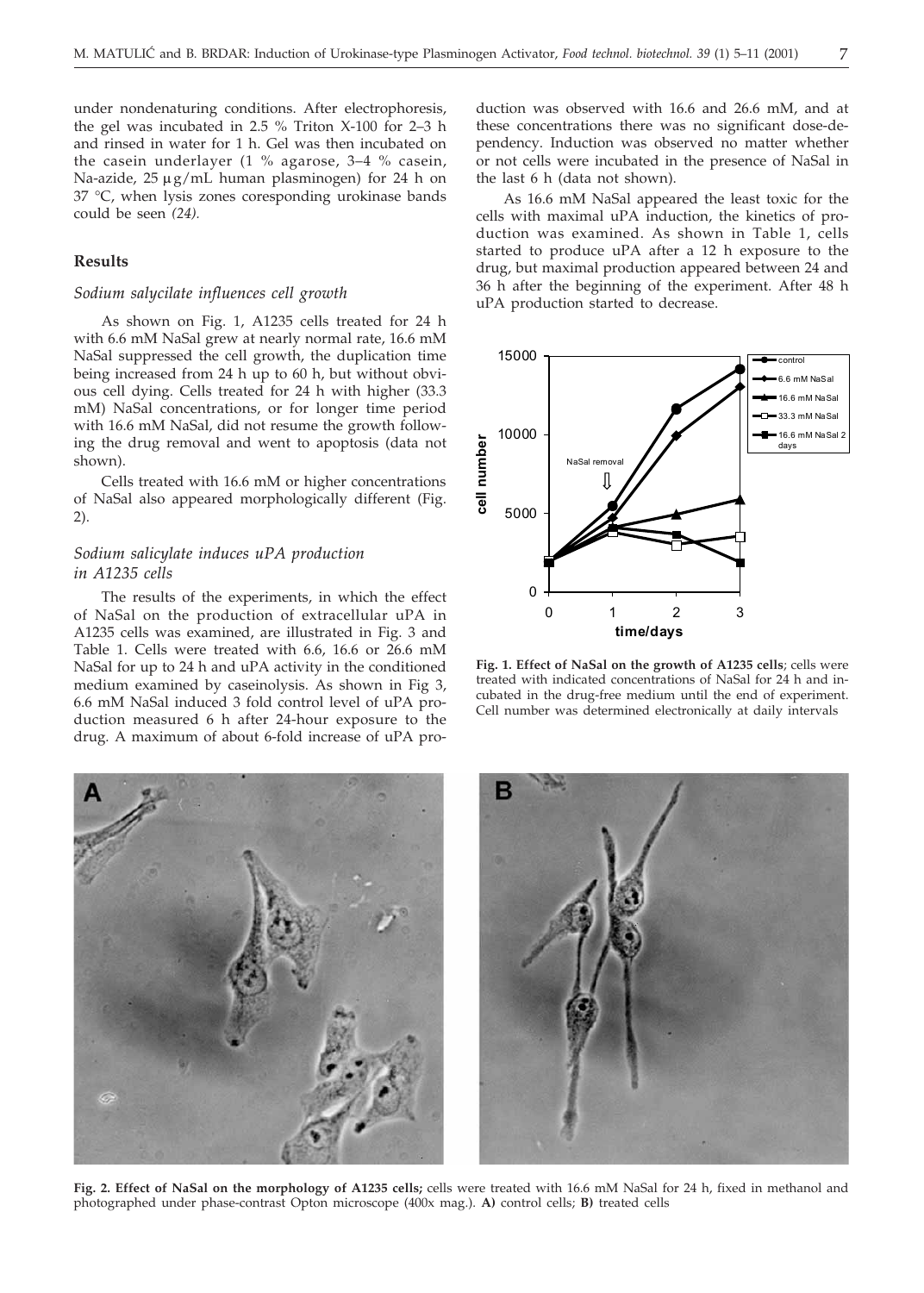Table 1. Induction of uPA in A1235 cells after treatment with 16.6 mM NaSal

| Time (h)    | Enhancement factor<br>$mean \pm SD$ | No. of experiments |
|-------------|-------------------------------------|--------------------|
| $6^1$       | $1.2 \pm 0.2$                       | 2                  |
| $12^{1}$    | $2.5 \pm 0.8$                       |                    |
| $24^{1}$    | $6.1 \pm 0.6$                       | 4                  |
| $24+6^2$    | $5.9 \pm 2.7$                       | 12                 |
| $24 + 12^2$ | $6.8 \pm 3.4$                       |                    |
| $24 + 24^2$ | $2.0 \pm 0.5$                       | 6                  |

<sup>1</sup> Cells treated with NaSal for 6, 12 and 24 h  $^2$  Cells treated with NaSal for 24 h and left for additional 6, 12 and 24 h in the medium without the drug



**NaSal concentration (mM)**

**Fig. 3. NaSal induces uPA production in A1235 cells;** cells were treated with indicated concentrations of NaSal for 24 h and left in the medium without serum and NaSal for 6 h (representative experiment). Extracellular uPA was determined in the conditioned medium by caseinolysis (Materials and Methods)

# *Sodium salicylate induces uPA promoter activity*

To determine whether NaSal-induced uPA production is based on the uPA promoter activation, uPA promoter activity from NaSal-treated A1235 cells permanently transfected with either 2.2 or 5.5 kb human uPA promoter/CAT reporter plasmid was measured. As shown in Fig. 4A, A1235 cells transfected with the 5.5 kb uPA promoter/CAT (containing both PEA3/AP-1 sites) and treated with 16.6 or 26.6 mM NaSal exerted several-fold increase over uPA promoter basal activity. Likewise, A1235 cells transfected with the 2.2 kb uPA promoter/CAT plasmid showed enhanced promoter activity in the presence of 16.6 mM NaSal (Fig. 4B). These results suggest that the 2.2 kb uPA promoter containing only proximal enhancer sites, including a proximal AP-1/PEA3 site, is sufficient for its activation by NaSal. The 2.2 kb promoter activation seems to be less efective, but that is probaby due to clonal differences (maybe in their basal uPA activity) since the permanently transfected cell lines obtained from different clones were used permanently.

Since the proximal part of the uPA promoter contains NF-kB and AP-1 binding sites, cells transfected with uPA 2.2 kb promoter/CAT plasmid were treated with curcumin, an AP-1 and NF-kB inhibitor (*27*), and assayed for the CAT activity. As shown in Fig. 4C,



**Fig. 4. NaSal enhances uPA promoter activity;** A1235 cells were permanently transfected with either 5.5 kb (**A**) or 2.2 kb uPA promoter-CAT reporter plasmid (**B,C**). For each experiment cells were treated with NaSal for 24 h (A: 6.6 - 26.6 mM NaSal, B and C: 16.6 mM NaSal), washed and incubated for additional 24 h in the drug-free medium, while cell extracts were collected and CAT assay performed. To determine the effects of inhibitors (**C**), cells were exposed to curcumin or PDTC 30 min before the addition of NaSal and throughout the experiment. Numbers above figures represent percentage of chloramphenicol conversion (CAT activity) obtained by densitometry c, control; N, 16.6 mM NaSal; cur,  $25 \mu$ M curcumin; N+cur, 16.6 mM NaSal and  $25 \mu$ M curcumin; P,  $2.5 \mu$ M PDTC; N+P, 16.6 mM NaSal and 2.5  $\mu$ M PDTC.

curcumin decreased uPA promoter basal activity, but it did not significantly affect its NaSal-induced activity. In the parallel experiment with PDTC, a known AP-1 activator and NF-kB inhibitor (*28*), it neither induced uPA promoter nor abrogated its NaSal-induced activity.

# *Sodium salicylate does not inhibit NF-*k*B in A1235 cells*

NaSal is known to inhibit TNF-a-mediated-NFkB induction by inhibiting IkB kinase mediated phosphorylation of IkB, its degradation and subsequent NF-kB activation (*29*). A possible involvement of NF-kB in NaSal mediated uPA induction was questioned. To test it, A1235 cells were treated with either 16.6 or 33.3 mM NaSal for 1, 6 or 24 h, the latter cultures also being incubated with drug-free medium for additional 6 h, and then collected for immunoblot analysis with  $I\kappa B$ - $\alpha$  antibody. As shown in Fig. 5, all of NaSal-treated cultures showed control levels of IkB-a protein, suggesting that NF-kB is probably not involved in NaSal mediated uPA induction.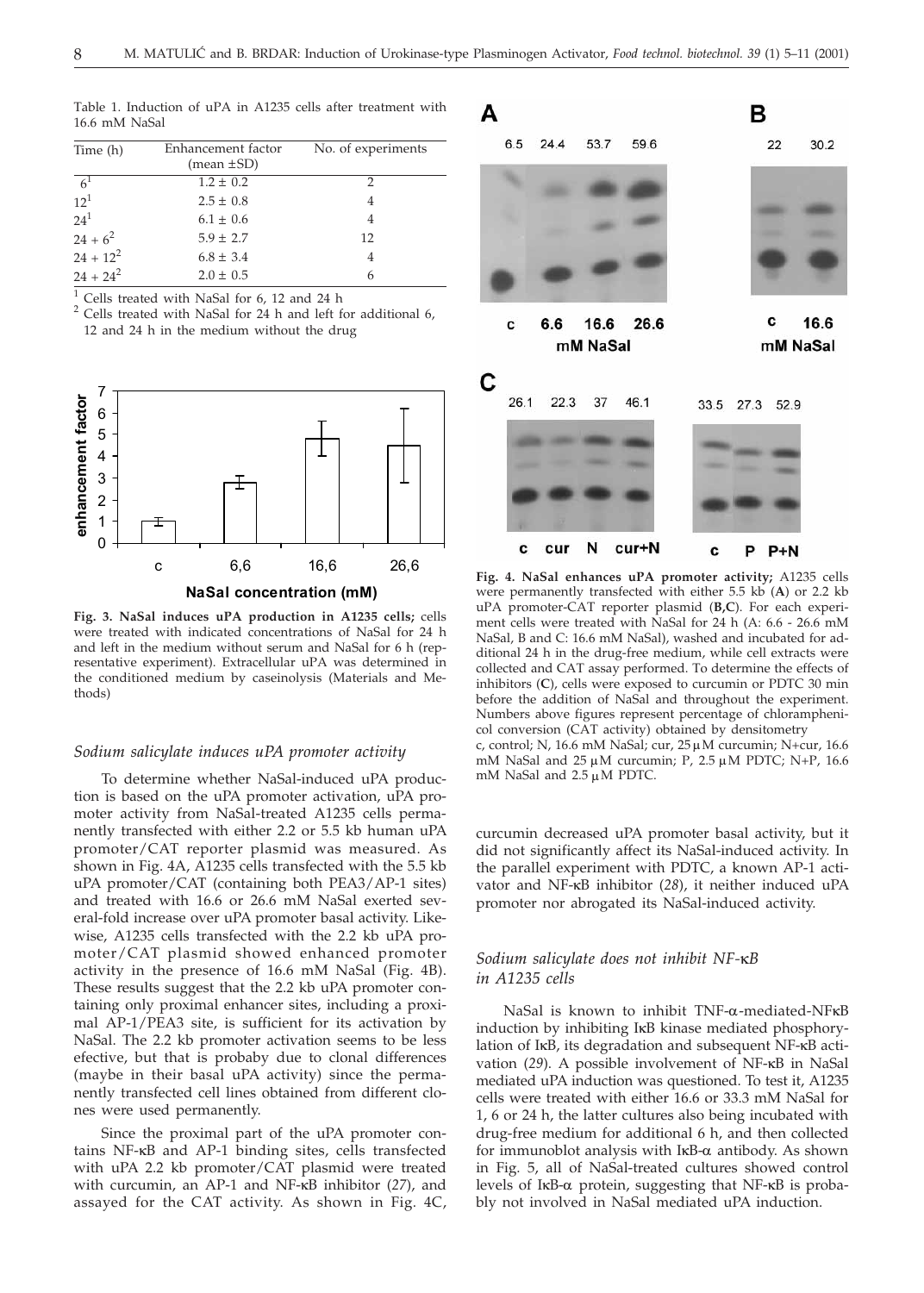

**Fig. 5. Effect of NaSal on I**k**B expression in A1235 cells;** cell monolayers were treated with indicated concentrations of Na-Sal for 1, 6, and 24 h, the latter being incubated in the drug-free medium for additional 6 h. At the end of incubation periods cell extracts were prepared and analysed by Western blotting with IkB antibody. **A)** membrane immunoblotted with Ikb antibody and stained with alkaline phosphatase-NBT-BCIP system; **B)** Coomassie blue stained gel

#### *Aspirin induces urokinase in A1235 cell line*

Since aspirin is converted to salicylate *in vivo*, it was of interest to determine its effect on the uPA production. Cells were parallelly treated with 20 mM NaSal and 20 mM aspirin for 24 h, washed and incubated in the medium without serum for additional 10 h. Conditioned media were collected, concentrated, electrophoresed and analysed by zimography using casein underlay. Results are shown in Fig. 6A. Both NaSal and aspirin treated samples exerted strong lysis zones corresponding to 50 kDa and 33 kDa urokinase (*1*), although aspirin effect was weaker. Fig. 6B shows results of experiments in which the effect of aspirin (20 mM) on the induction of uPA promoter in the permanently trasfected A1235 cells with the 5.5 kb uPA promoter/CAT plasmid was examined. Aspirin strongy activated uPA promoter, although less then NaSal.

## **Discussion**

The data presented in this paper show that NaSal induces high levels of uPA production in A1235 glioblastoma cell strain and that this induction was based on the uPA promoter activation. Both the 2.2 and 5.5 kb long promoters were responsive, suggesting that proximal enhancer sites of the 2.2 kb uPA promoter were sufficient for its activation by NaSal.

The proximal part of uPA promoter has a number of transcriptional factor-binding sites, the most important being those for AP-1 and NF-kB. AP-1 induction through PEA3/AP-1 enhancer site was reported to be one of the most common pathways of uPA induction (*6,10,30*). uPA promoter can also be activated by NF-kB- -like transcription factors (*7*).

In the context of the presented experiments, the following aspects of NaSal action are important: it inhibits TNF- $\alpha$  induced NF- $\kappa$ B (18) by inhibiting I $\kappa$ B kinase mediated phosphorylation of IkB, its degradation and subsequent NF-kB activation (*29*). It also inhibits UV and tumour promoter induced AP-1 (*20*). With these considerations in mind, NaSal mediated uPA induction pathway using different inhibitors was examined. It was found that cell growth arrested alone caused by serum



**Fig. 6. Aspirin induces uPA; A)** uPA production: cells were treated with 20 mM NaSal and 20 mM aspirin for 24 h, and incubated in the medium without serum for additional 10 h when conditioned medium was collected, concentrated and analysed by PAGE. Cell extracts were also prepared and protein concentration determined. The quantity of the supernatants put on the gel was normalised. As a positive control, 0.01 U/ $\mu$ L urokinase was used. The gel was incubated at 37 °C for 24 h on the second indicator gel containing human plasminogen. Numbers above the gel represent relative intensity of the bands, as determined by densitometry

**B)** uPA promoter activation; A1235 cells permanently transfected with 5.5 kb uPA promoter-CAT plasmid were treated with 20 mM NaSal and 20 mM aspirin for 24 h, incubated for additional 24 h in the drug-free medium and collected for the CAT assay. Numbers above figures represent percentage of chloramphenicol conversion (CAT activity) obtained by densitometry

c, control; N, 20 mM NaSal; A, 20 mM aspirin; U, 0.01  $U/\mu L$ urokinase

deprivation or by hydroxyurea did not activate uPA promoter. Serum deprivation, as a matter of fact, inhibited the basal level of uPA production (data not shown). Curcumin, a known inhibitor of AP-1 and NF-kB (*27,31*), decreased basal levels of uPA promoter activity. It did not, however, abrogate NaSal-induced uPA promoter activity. Likewise, another NFkB inhibitor, PDTC, which unlike curcumin up-regulates AP-1 activity (*28*), neither activated uPA promoter nor abrogated NaSal-induced uPA production. Since PDTC and curcumin effects are not specific for just one transcription factor and probably act on the more upstream levels (*i. e*. PDTC is an antioxidant) (*28*), immunoblot analysis of IkB was performed. Control levels of IkB protein observed in drug treated cells also suggest that NF-kB is probably not involved in these pathways. A comparable uPA production in the presence and after removal of NaSal from culture medium, after a 24 h-long treatment by NaSal was detected. This would not be the case if NaSal inhibition of NF-kB was responsible for uPA induction. The lack of NF-kB involvement in NaSal mediated uPA induction is not surprising, since NaSal is known to in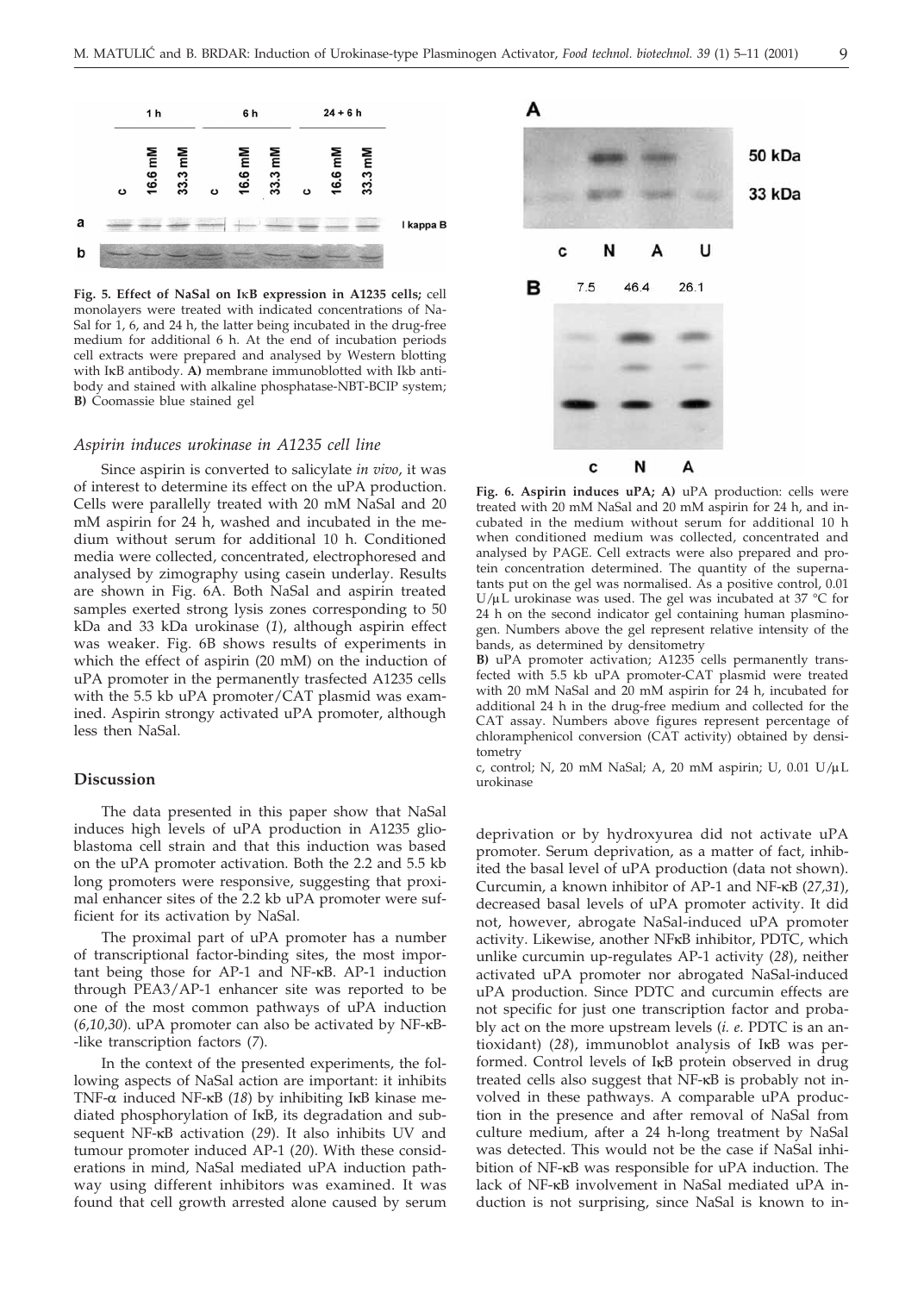hibit just certain pathways of NF- $\kappa$ B induction (TNF- $\alpha$ activated and not IL-1 activated) (*18,32*), and therefore, it could act upstream, close to the activated membrane TNF receptor (*21*).

NaSal is known to induce apoptosis by p38 and caspase activation, as well as by NF-kB inhibition in certain cell lines (*21,33*). On the other hand, it has been suggested that a stress mediated enhancement of extracellular uPA production could be associated with the loss of cell viability and apoptosis (*34*). This could be true for some apoptosis inducing agents, but not for apoptosis in general, even in the same cell type. For instance, in these experiments A1235 cells were treated with different agents, and many of them caused apoptosis (*e.g*. high concentrations of PDTC), but did not induce uPA production. Futhermore, uPA induction was observed under conditions of cell growth suppression, but under highly cytotoxic conditions uPA production was decreased (data not shown), suggesting that Na-Sal-enhanced uPA production is not directly associated with the cell death.

NaSal treated cells acquire a characteristic shape (Fig. 3), suggesting that morphological changes could be connected with cytoskeletal reorganisation, known to induce uPA in certain cell types (*12*).

Experiments with aspirin confirmed those with Na-Sal. Aspirin, being widely used as nonsteroidal antiinflammatory drug, is an intracellular precursor of salicylate. It inhibits the activity of cyclooxygenase, a key enzyme in biosynthesis of proinflammatory prostaglandines (*16*). On the contrary, NaSal does not influence purified COX, yet it still supresses prostaglandine synthesis (*17*). All these data indicate that both NaSal and aspirin can act on several levels in the cell, possibly through the activation of some specific transcriptional factors as well. NF-kB independent mechanism of NaSal action was found in nitric oxide synthase (*35*) and cyclooxygenase 2 gene inhibition (*17*). Lower promoter activation and uPA production obtained by aspirin treated cells, in comparison with NaSal, could be the effect of the lower cellular uptake of aspirin due to higher pH of the solution (as this weak organic acid is dissolved in high pH in the form of Na-salt) (*36*). Aspirin induced uPA in the endothelial or blood cells could take a part in the prevention of cardiovascular diseases (*20*).

#### *Acknowledgement*

We would like to thank Dr. F. Blasi and Dr. Y. Nagamine for generously providing uPA promotor-CAT plasmids, Dr. M. Giacca for IkB antibody and for his hospitality during the stay in his laboratory at ICGEB (Trieste), Dr. J. Sorić for curcumin, and Dr. N. Ljubešić for making microscopic figures. We would also like to thank Mr. Sc. J. Lončarek, Mr. Sc. L. Rumora, Ms. M. Cović, Dr. J. Ban and Dr. D. Maysinger for their help and encouragement. This work was supported by Ministry of Science and Technology of the Republic of Croatia through Grant No. 0098–1007.

### **References**

- *1.* K. Dano, P. A. Andeasen, J. Grondahl-Hansen, P. Kristensen, L. S. Nielsen, L. Skriver, *Adv. Cancer Res. 44* (1985) 239–266.
- *2.* D. Besser, M. Presta, Y. Nagamine, *Cell Growth Differ. 6* (1996) 1009–1017.
- *3.* M. Konakova, F. Hucho, W. Schleuning, *Eur. J. Biochem. 253* (1998) 421–429.
- *4.* P. Verde, S. Boast, A. Franze, F. Robbiati, F. Blasi, *Nucleic Acids Res. 16* (1988) 10699–10716.
- *5.* D. De Cesare, M. Palazzolo, F. Blasi, *Oncogene, 13* (1996) 2551–2562.
- *6.* C. Nerlov, D. De Cesare, F. Pergola, A. Caracciolo, F. Blasi, M. Johnsen, P.Verde, *EMBO J. 11* (1992) 4573–4582.
- *7.* L. Guerrini, L. Casalino, A. Corti, F. Blasi, *FEBS Lett. 393* (1996) 69–73.
- *8.* R. Cannio, P. S. Rennie, F. Blasi, *Nucleic Acids Res. 19* (1991) 2303–2308.
- *9.* D. D'orazio, D. Besser, R. Marksitzer, C. Kunz, D. A. Hume, B. Kiefer, Y. Nagamine, *Gene, 201* (1997) 179–187.
- *10.* E. Lengyel, R. Gum, E. Stepp, J. Juarez, H. Wang, D. Boyd, *J. Cell. Biochem. 61* (1996) 430–443.
- *11.* M. K. Soubt, R. Marksitzer, P. Menoud Y. Nagamine, *Mol. Cell. Biol. 18* (1998) 4698–4706.
- *12.* J. P. Irigoyen, D. Besser, Y. Nagamine, *J. Biol. Chem. 272* (1997) 1904–1909.
- *13.* M. Janulis, S. Silberman, A. Ambegaokar, J. S. Gutkind, R. M. Schultz, *J. Biol. Chem. 274* (1999) 801–813.
- *14.* D. De Cesare, D. Vallone, A. Caracciolo, P. Sassone–Corsi, C. Nerlov, P. Verde, *Oncogene, 11* (1995) 365–376.
- *15.* S. Silberman, M. Janulis, R. M. Schultz, *J. Biol. Chem. 272* (1997) 5927–5935.
- *16.* J. R. Vane, *Nature New. Biol. 231* (1971) 232–235.
- *17.* X. Xu, L. Sansores-Garcia, X. Chen, N. Matijevic-Aleksic, M. Du, K. K. Wu, *Proc. Natl. Acad. Sci. USA, 96* (1999) 5292–5297.
- *18.* P. Schwenger, D. Alpert, E. Y. Skolnik, J. Vilcek, *Mol. Cell. Biol. 18* (1998) 78–84.
- *19.* C. Huang, W. Y. Ma, D. Hanenberger, M. P. Cleary, G. T. Bowden, Z. Dong, *J. Biol. Chem. 272* (1997) 26325–26331.
- *20.* Z. Dong, C. Huang, R. E. Brown, W. Y. Ma, *J. Biol. Chem. 272* (1997) 9962–9970.
- *21.* P. Schwenger, P. Bellosta, I. Vietor, C. Basilico, E. Y. Skolnik, J. Vilcek, *Proc. Natl. Acad. Sci. USA, 94* (1997) 2869–2873.
- *22.* P. Schwenger, D. Alpert, E. Y. Skolnik, J. Vilcek, *J. Cell Physiol. 179* (1999) 109–114.
- *23.* J. Sambrook, E. F. Fritsch, T. Maniatis: *Molecular Cloning, a Laboratory Manual,* 2nd ed., Cold Spring Harbor Laboratory Press, Cold Spring Harbor, NY (1989).
- *24.* B. Brdar, M. Matuli}, *Carcinogenesis, 12* (1988) 2191–2195.
- *25.* A. Granelli-Piperno, E. Reich, *J. Exp. Med. 148* (1978) 223–234.
- *26.* J. Loncarek, J. Soric, *Mutat. Res. 408* (1998) 47–54.
- *27.* T. Huang, S. Lee, J. Lin, *Proc. Natl. Acad. Sci. USA, 88* (1991) 5292–5296.
- *28.* H. Schenk, M. Klein, W. Erdbrugger, W. Droge, K. Schulze-Osthoff, *Proc. Natl. Acad. Sci. USA, 91* (1994) 1672–1676.
- *29.* M. Yin, Y. Yamamoto, R. B. Gaynor, *Nature, 396* (1998) 77–80.
- *30.* S. J. Lee, D. von der Ahe, B. Kiefer, Y. Nagamine, *Nucleic Acids Res. 21* (1993) 3365–3372.
- *31.* S. Singh, B. B. Aggarwal, *J. Biol. Chem. 270* (1995) 24995– 25000.
- *32.* E. Kopp, S. Ghosh, *Science, 265* (1994) 956–959.